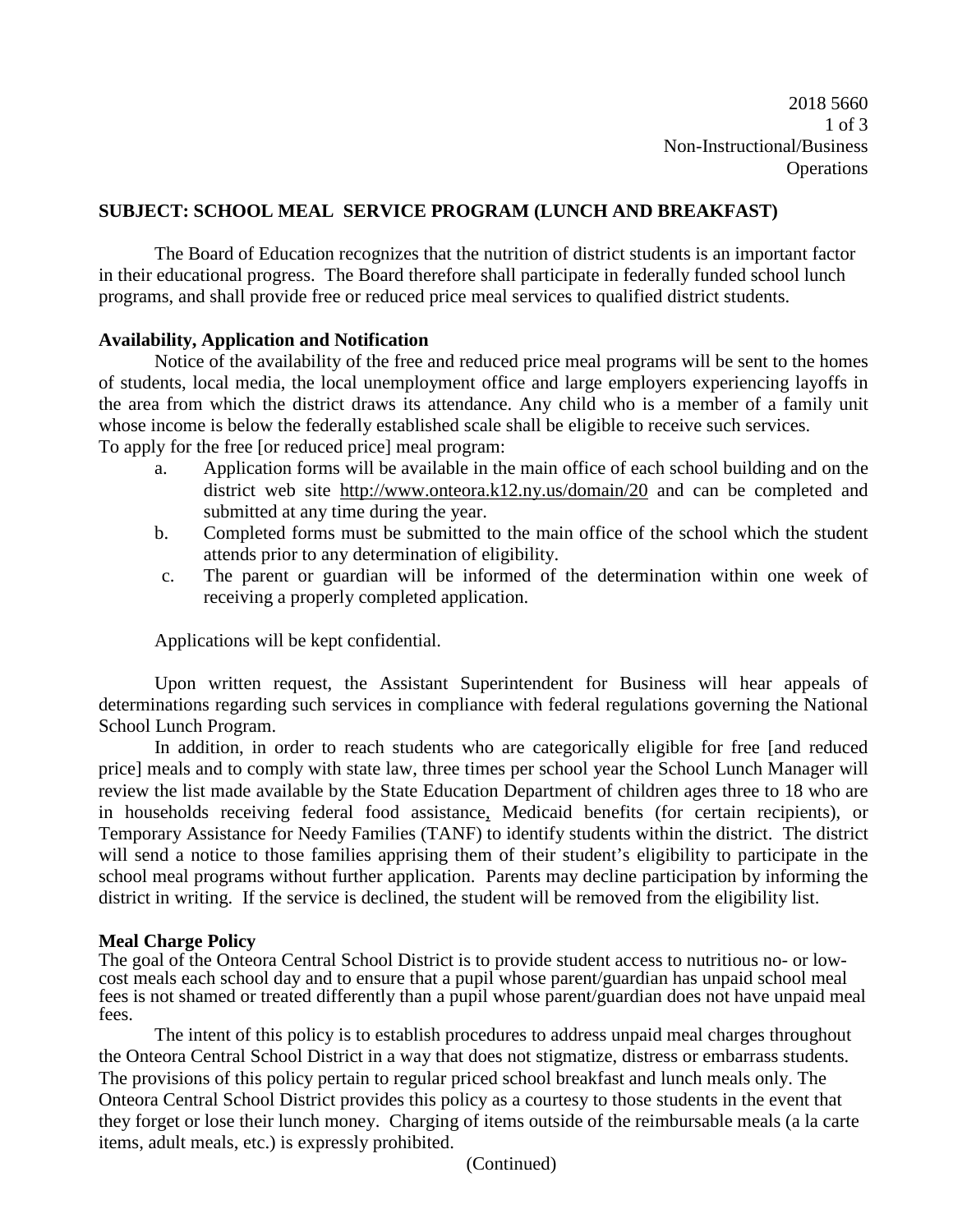2018 5660 2 of 3 Non-Instructional/Business **Operations** 

## **SUBJECT: SCHOOL MEAL SERVICE PROGRAM (LUNCH AND BREAKFAST) (cont'd)**

• Free Meal Benefit - Free eligible students will be allowed to receive a free breakfast and lunch each day. A la carte purchases must be paid/prepaid.

Reduced Meal Benefit - Reduced eligible students will be allowed to receive a breakfast for \$.25 and lunch for \$.25 each day. The charge meals offered to students will be reimbursable meals that are available to all students unless the student's parent or guardian has specifically provided written permission to the school to withhold a meal. A la carte items or other similar items must be paid/prepaid.

- Full Pay Students Students will pay for meals at the school's published paid meal rate each day. If a student is without meal money on a consistent basis, the administration will investigate the situation more closely and take further action as needed. If financial hardship exists, parents and families are encouraged to apply for free or reduced price lunches for their child if applicable. The charge meals offered to students will be reimbursable meals that are available to all students.
- Parents/Guardians are responsible for meal payment to the food service program. Discreet notices of deficit balances will be sent to parents/guardians at regular intervals during the school year.
- Students/Parents/Guardians may pay for meals in advance via the Parent Portal or with a check payable to Onteora CSD Food Service. Further details are available on our webpage at Onteora.k12.ny.us. Funds should be maintained in accounts to minimize the possibility that a child may be without meal money on any given day. Any remaining funds for a particular student may/will be carried over to the next school year.
- Refunds for withdrawn, and graduating students; a written or e-mailed request for a refund of any money remaining in their account must be submitted. Students who are graduating at the end of the year will automatically be refunded any balance over \$10.00 unless they have a sibling and then it will automatically be transferred to a sibling's account.
- Unclaimed Funds must be requested within one school year. Unclaimed funds will then become the property of the Onteora Central School District Food Service Program.
- Balances Owed collection will follow the policies and procedures set by the school.

#### ONGOING STAFF TRAINING:

- Staff will be trained annually and throughout the year as needed on the procedures for managing meal charges using the NYSED Webinar or the school's training program.
- $\Box$  Staff training includes ongoing eligibility certification for free or reduced price meals.

#### PARENT NOTIFICATION:

- $\Box$  Parents/guardians will be notified that a student's account balance is exhausted every Wednesday and Sunday by email.
- $\Box$  Parents/guardians will be notified that a student has accrued meal charges every Wednesday and Sunday by email.

# PARENT OUTREACH:

 $\Box$  Staff will communicate with parents/guardians with five or more meal charges to determine eligibility for free or reduced price meals.